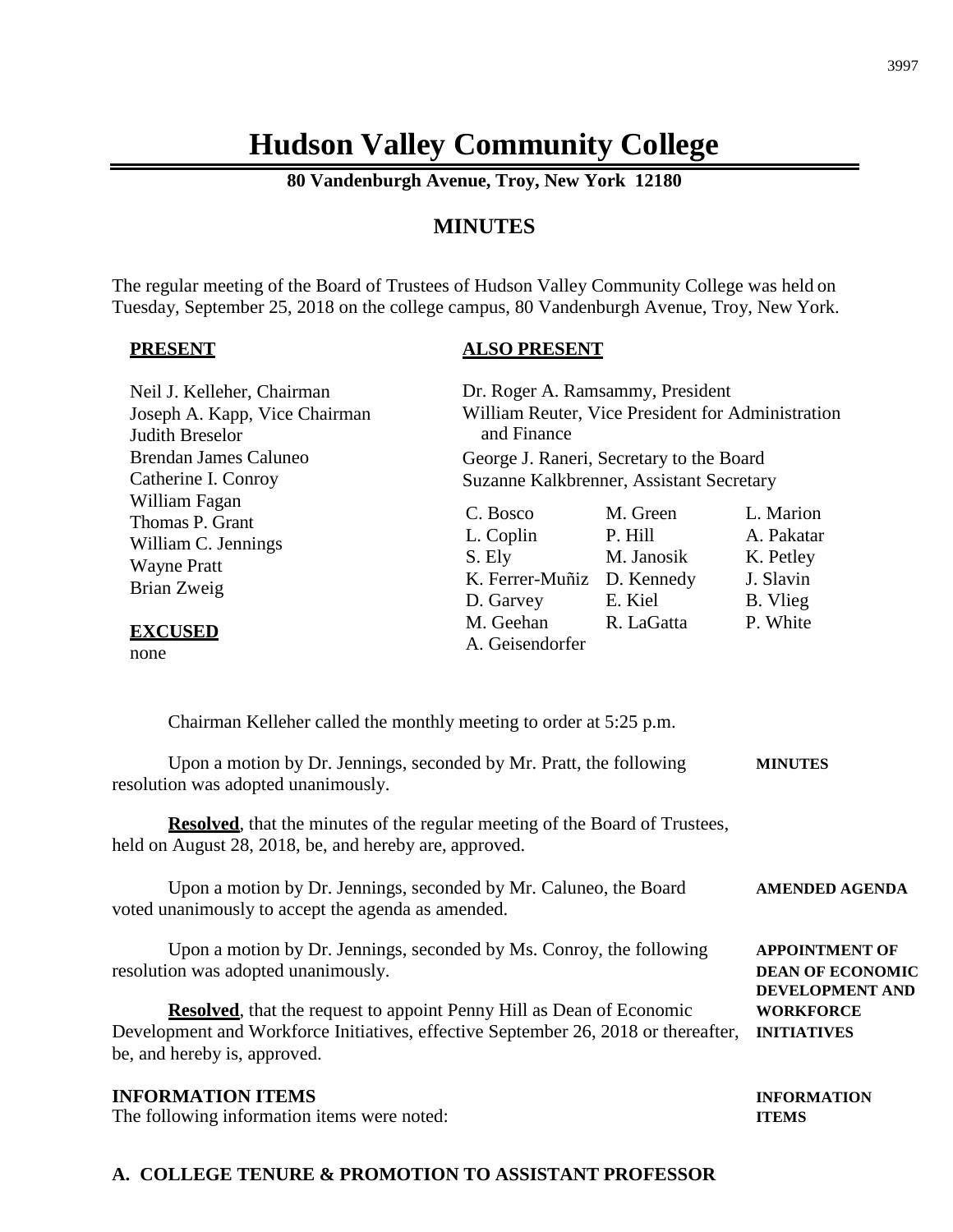(In accord with the Faculty Association Agreement, a College faculty member at the rank of Instructor who is awarded tenure is automatically promoted to the rank of Assistant Professor and granted a \$1,000 increase in annual salary.)

| Effective 1/2019<br>Kyra Garrigue                                                                                                                      | Fine Arts, Theatre Arts and Digital Media                                                                                                                                            |                           |
|--------------------------------------------------------------------------------------------------------------------------------------------------------|--------------------------------------------------------------------------------------------------------------------------------------------------------------------------------------|---------------------------|
| <b>Effective 9/1/2019</b><br>Michelle Conway<br>Sandra Gepfert<br>Shawn Jeune<br>Jeffery V. McMinn<br>Erin Rennells<br>John M. Thompson<br>Sarah Witte | <b>Computing and Information Sciences</b><br>Medical Imaging<br>Nursing<br>Dental Hygiene<br>Biology, Chemistry and Physics<br>Computing and Information Sciences<br>Medical Imaging |                           |
| <b>TENURE</b>                                                                                                                                          | <b>B. CAPITAL DISTRICT EDUCATIONAL OPPORTUNITY CENTER (EOC)</b>                                                                                                                      |                           |
| <b>Effective 1/7/2019</b><br>Kari Benn                                                                                                                 | Instructor                                                                                                                                                                           |                           |
| <b>Effective 9/1/2019</b><br>Nathan Bogardus                                                                                                           | Instructor                                                                                                                                                                           |                           |
| <b>C. FULL-TIME FACULTY</b><br>1. E.O.C.<br>Hazel Clark-Haynes, Counselor,<br>E.O.C.,<br>f/t appt., eff. $9/10/18$ or thereafter                       |                                                                                                                                                                                      | \$45,000/yr               |
| 2. School of Health Sciences<br>Michelle Mooney, Instructor,<br>Nursing,<br>f/t appt., eff. 9/12/18                                                    |                                                                                                                                                                                      | \$48,981/yr               |
| <b>D. PART-TIME FACULTY</b><br>1. Academic Affairs<br>$p/t$ appt., eff. $8/27/18$                                                                      | Sultana Dil Afronz, Part-time Education Specialist,<br>Learning Assistance Center and Testing Office,                                                                                |                           |
| Alixandra Foisy, Instructor,<br>p/t appt., eff. 9/17/18                                                                                                | Community and Professional Education (credit-free),                                                                                                                                  | \$33.09/hr.<br>\$25.00/hr |
| Sharon Gavitt, Instructor,<br>p/t appt., eff. 9/17/18                                                                                                  | Community and Professional Education (credit-free),                                                                                                                                  | \$25.00/hr                |

Kristen Hewitt, Instructor, Community and Professional Education (credit-free), p/t appt., eff. 9/17/18 \$25.00/hr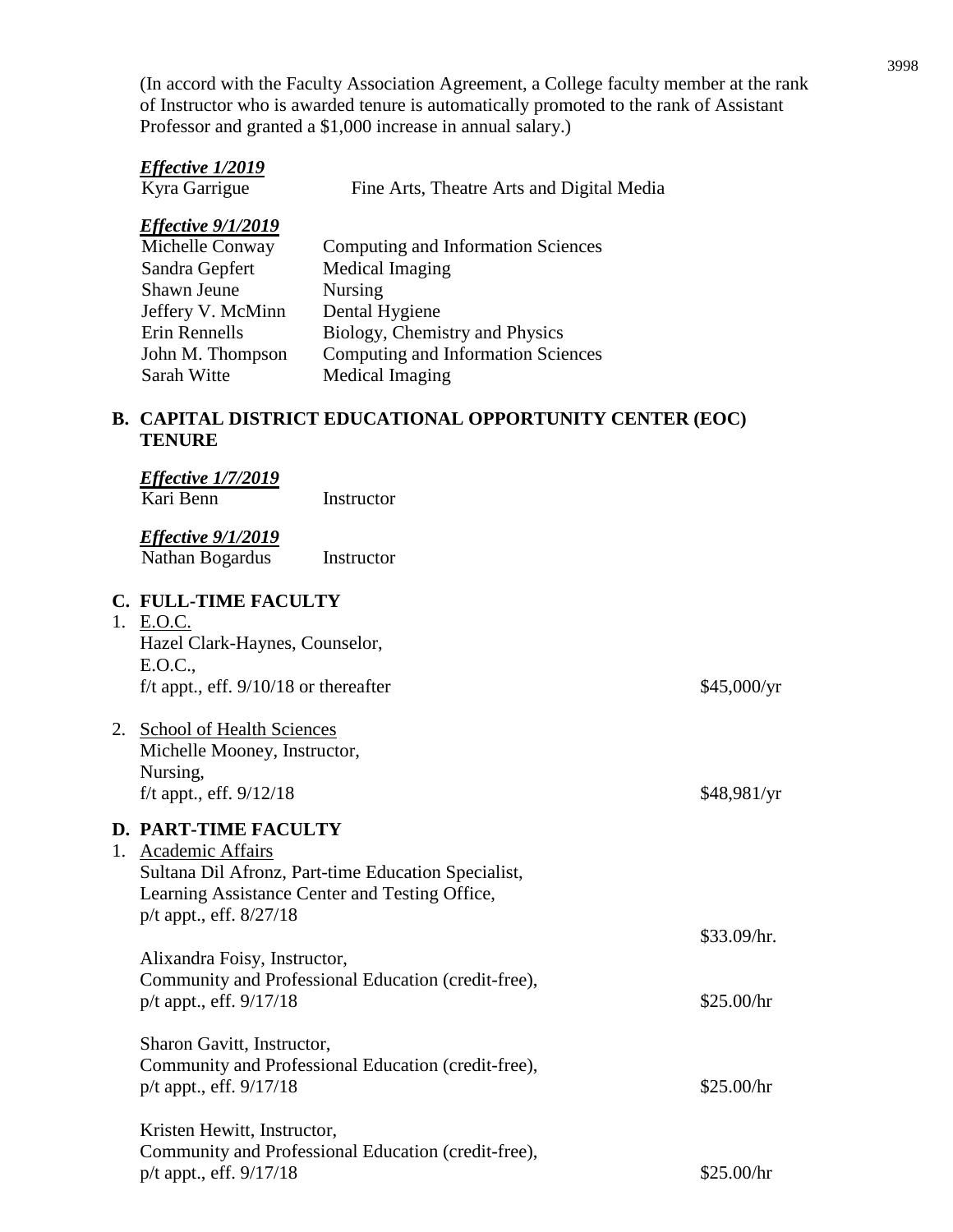|    | Kendall Hoeft, Instructor,<br>Community and Professional Education (credit-free),<br>p/t appt., eff. 9/17/18                                                                                                                  | \$25.00/hr    |
|----|-------------------------------------------------------------------------------------------------------------------------------------------------------------------------------------------------------------------------------|---------------|
|    | Dorothea Osborn, Instructor,<br>Community and Professional Education (credit-free),<br>p/t appt., eff. 9/17/18                                                                                                                | \$25.00/hr    |
|    | Andrew Santandera, Instructor,<br>Community and Professional Education (credit-free),<br>p/t appt., eff. 9/17/18                                                                                                              | \$25.00/hr    |
|    | Elizabeth Spinelli, Instructor,<br>Community and Professional Education (credit-free),<br>p/t appt., eff. 9/17/18                                                                                                             | \$25.00/hr    |
|    | 2. E.O.C.<br>Susan Settler, Part-time Counselor,<br>E.O.C.,<br>$p/t$ appt., eff. $9/10/18$ or thereafter                                                                                                                      | \$24.00/hr    |
| 3. | Schools of Business and Engineering and Industrial Technologies<br>Mac-Arthur Louis, Instructor,<br>Computer & Information Sciences,<br>$p/t$ appt. (shelf), eff. $9/11/18$ or thereafter                                     | $$1,113$ /sch |
| 4. | <b>School of Liberal Arts and Sciences</b><br>Patricia Carson, Instructor,<br>History, Philosophy and Social Sciences,<br>p/t appt., eff. 8/27/18                                                                             | $$1,113$ /sch |
|    | MaryEllen Martino, Instructor,<br>English, Foreign Languages and English as a Second Language,<br>p/t appt., eff. 8/27/18                                                                                                     | \$1,113/sch   |
| 1. | E. PART-TIME NON-TEACHING PROFESSIONAL<br><b>Enrollment Management and Student Development</b><br>Megan Simard, Assistant Volleyball Coach,<br>Intercollegiate Athletics,<br>p/t appt., eff. 9/1/18                           | \$2,500/yr    |
|    | <b>F. RESIGNATIONS</b><br>1. Diane Clark, Part-time Technical Assistant, Learning Assistance Center, eff. 8/31/18<br>2. Christopher Crucetti, Digital Communications Specialist, Communication and Marketing,<br>eff. 9/21/18 |               |

- 3. George Fountain, Assistant Women's Basketball Coach, Intercollegiate Athletics, eff. 8/20/18
- 4. Olivia Matthews, Assistant Track & Field Coach, Intercollegiate Athletics, eff. 9/1/18

## **G. UNPAID LEAVE OF ABSENCE**

1. Dorena Frank, Data Analysis Coordinator I, Admissions, 8/3/18-10/22/18